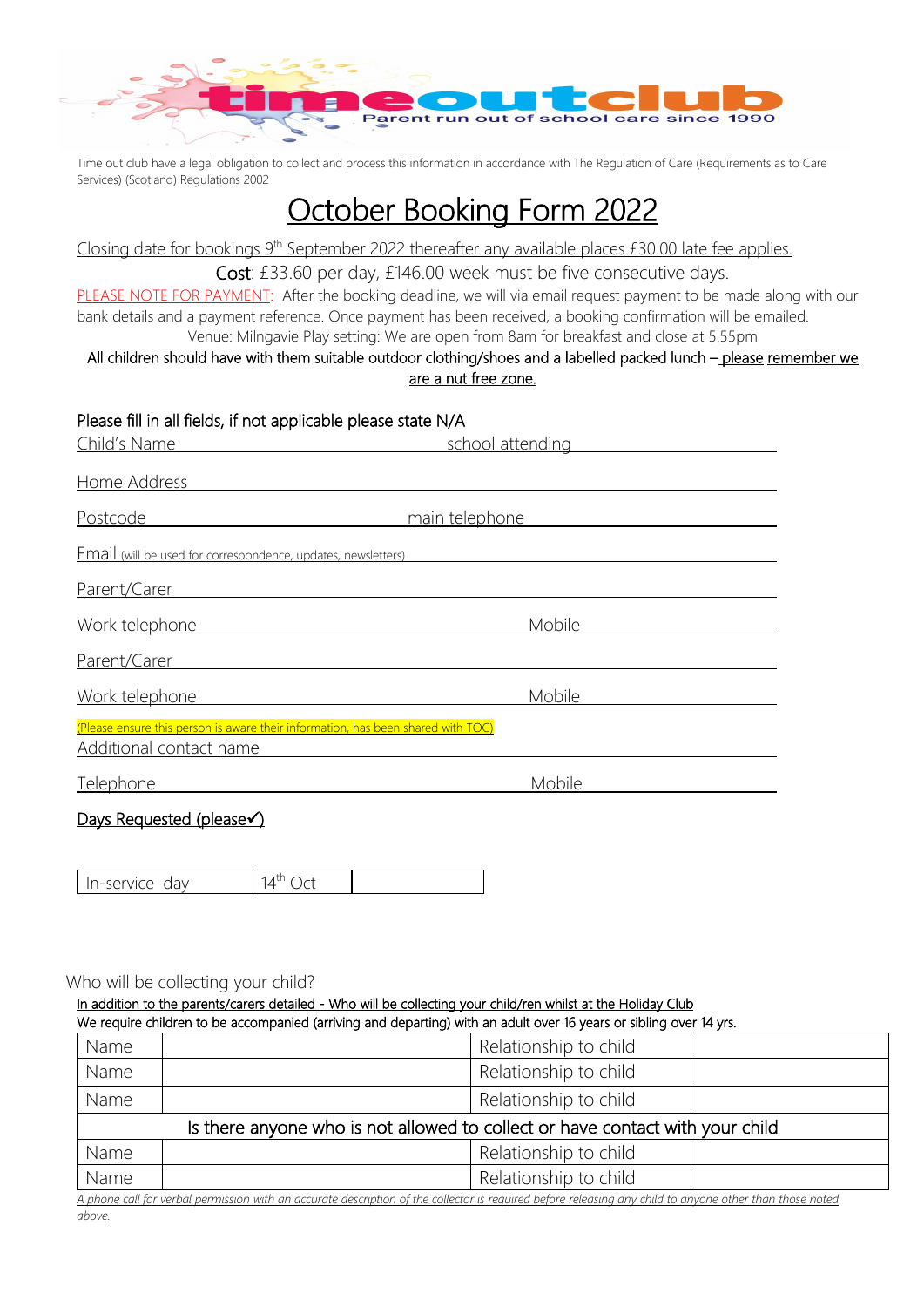

Time out club have a legal obligation to collect and process this information in accordance with The Regulation of Care (Requirements as to Care Services) (Scotland) Regulations 2002

#### For your Information

Time-Out Club will record, process and keep personal information on you and your child in accordance with the General Data Protection Regulations 2018. If you have any questions about this, our data protection policies generally, please contact us by emails, phone.

We will send a text message to notify all parents/carers if your child has had an accident whilst at full day care. We will also give you the name of a staff member to discuss the accident with when you arrive to collect your child.

*I give permission for my child (Please tick) you can withdraw consent for any of the permissions detailed at any time. Should you wish to withdraw consent, please discuss with the Manager of your setting in the first instance.*

**DOODO** 

To participate in any mixed aged group indoor/outdoor physical activities (gym shoes necessary) Receive emergency first aid and visit dental hospital/ hospital in the case of any emergency. Staff to enable my child to apply sunscreen.

Be photographed within TOC participating in activities.

I give consent to receive text messages and corresponding emails.

Any outdoor trips and outing to local woodland and parks

*I/we agree and accept that the personal data from this application (as detailed within the parent carer handbook), will be stored for no longer than necessary and kept secure.*

All information above is correct according and realise that any changes must be up dated immediately

#### I/We agree to accept a placement at Time-Out Club and accept the conditions & contract as set out in the parent/carer handbook.

### Time–out club reserves the right to withdraw a place or membership in terms of the exclusion/ withdrawal policy as set out in the parent handbook and Articles of Association.

I/We confirm that I have booked the above holiday places for my child and that payment will be made in advance.

If my child is absent or I/We cancel any day booked*, payment will not be refunded or transferred.*

If my child is going to be absent, I/We will phone the play setting before 10am to notify of their absence.

| $\overline{\phantom{a}}$<br>້ |  |  |
|-------------------------------|--|--|
|                               |  |  |
|                               |  |  |

If Applicable – Please provide Childcare Voucher/Tax Credit reference:

### Holiday Club Password:

Please provide a password that will be unique to your family. You may be asked for this password when you collect your child/ren as the staff team rotate daily and may not know you. (Please ensure that all authorised person collecting are aware of password as this will be requested from staff upon collection of your child).